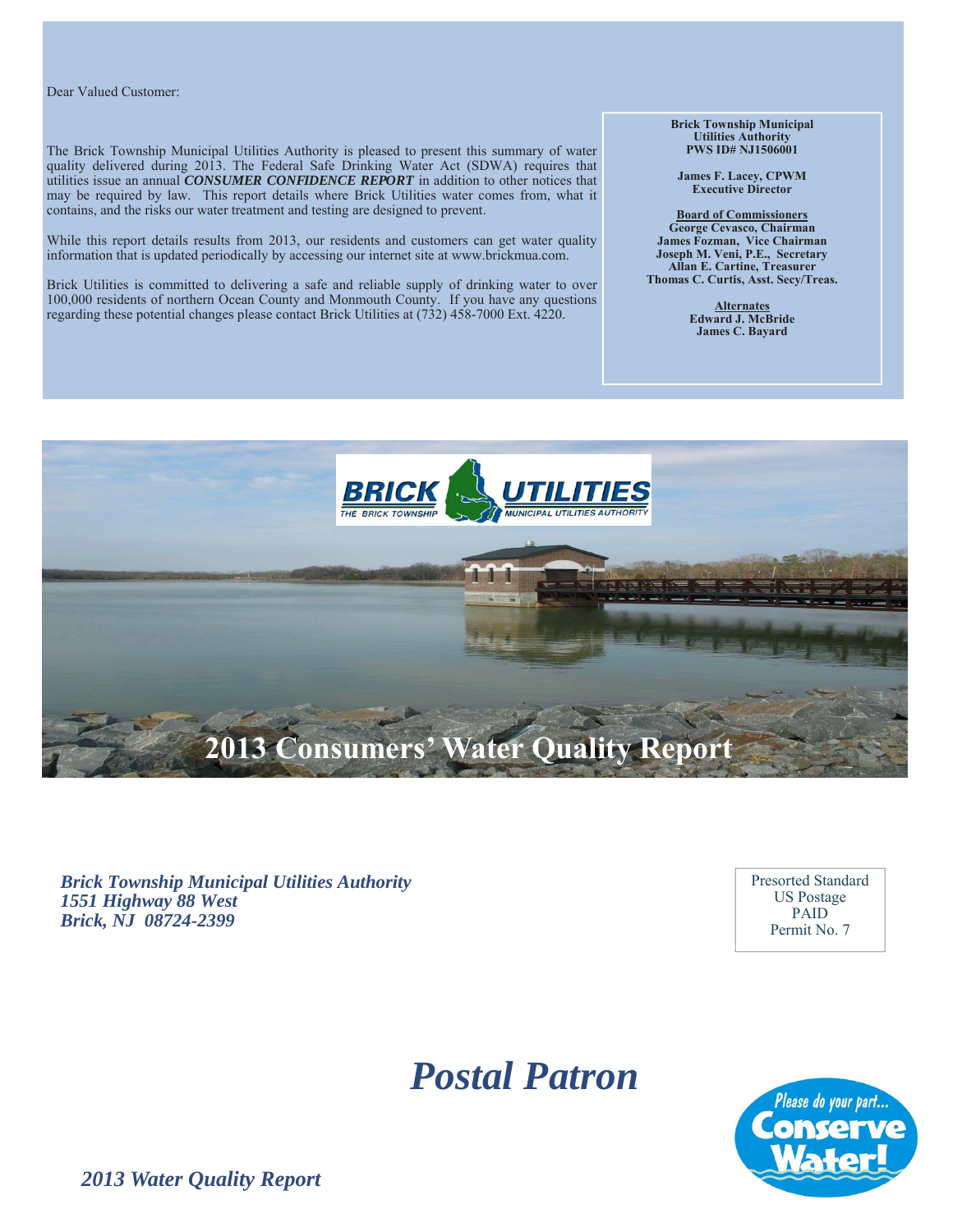# *Overview*

In 2013, Brick Utilities continued participation in the Partnership for Safe Drinking Water, a national initiative to help achieve operational excellence in surface water treatment. The Partnership is a voluntary cooperative effort between the U.S. Environmental Protection Agency, AWWA and other drinking water organizations, with more than 200 surface water utilities throughout the United States.

Brick Utilities maintains a laboratory that is certified by the New Jersey Department of Environmental Protection. The laboratory, which has operated continuously since 1975, is a key component of Brick Utilities Comprehensive Water Quality Monitoring Program. The Authority conducts monitoring of its source water treatment process and finished water in excess of the number and types of tests that are required by state or federal regulations. The Authority believes that a comprehensive source water testing program is essential, considering that 74% of the water that is treated comes from the Metedeconk River. The river is fed by a 70-square mile watershed that is subject to both natural and manmade contamination, which can cause the quality of the source or untreated water to change.

## *Water Source*

Brick Utilities treats approximately 3.5 billion gallons of water each year. In addition to water from the Metedeconk River and Brick Reservoir, the Authority draws water from high volume wells that tap into the Potomac-Raritan-Magothy Aquifer. These wells are nearly 2,000 feet deep and are not influenced by surface phenomena. The Authority also draws a relatively small amount of water from the Cohansey Aquifer.

The New Jersey Department of Environmental Protection (NJDEP) has completed and issued the Source Water Assessment Report and Summary for public water systems, which is available at www.state.nj.us/dep/swap or by contacting the NJDEP, Bureau of Safe Drinking Water at (609) 292-5550

The source water assessment performed on our three sources determined the following:

|                              | Pathogens |   | <b>Nutrients</b> |   | Pesticides |                         | Volatile<br>Organic<br>Compounds |   | Inorganics |              | Radio-<br>nuclides |   | Radon |   |   | Disinfection<br><b>Byproducts</b><br>Precursors |   |  |   |    |   |        |   |  |
|------------------------------|-----------|---|------------------|---|------------|-------------------------|----------------------------------|---|------------|--------------|--------------------|---|-------|---|---|-------------------------------------------------|---|--|---|----|---|--------|---|--|
| Sources                      | H         | M | L                | H | M          | L                       | H                                | M | L          | H            | M                  | L | Н     | M | L | H                                               | М |  | н | M  | L | н      | M |  |
| Wells - 11                   |           | 6 | 5                |   |            | $\overline{\mathbf{4}}$ |                                  | е | 4          |              |                    | 4 |       |   | 4 | .,                                              | 4 |  |   | ., | 4 | п      | 4 |  |
| <b>GUDI - 2</b>              | 2         |   |                  |   |            |                         |                                  |   |            | $\mathbf{2}$ |                    |   | ∍     |   |   |                                                 |   |  |   | 2  |   | л<br>▴ |   |  |
| Surface water<br>intakes - 1 |           |   |                  |   |            |                         |                                  |   |            |              |                    |   |       |   |   |                                                 |   |  |   |    |   |        |   |  |

## **Susceptibility Ratings for Brick Township MUA Source**

The table provides ratings of high (H), medium (M) or low (L) for each contaminant category. If a system is rated highly susceptible for a contaminant category, it does not mean a customer is or will be consuming contaminated drinking water. The rating reflects the *potential* for contamination of source water, not the existence of contamination. Public water systems are required to monitor for regulated contaminants and to install treatment if any contaminants are detected at frequencies and concentrations above allowable levels. NJDEP found the following potential contaminant sources within the source assessment areas for our sources: underground storage tanks, known contaminated sites, cemeteries, discharge to ground/surface water permits, storm sewer permits, landfills. If you have questions regarding the Source Water Assessment Report or Summary please contact the Bureau of Safe Drinking Water at swap@dep.state.nj.us or call (609) 292-5550.

## *Explanation of Violations -* There were no violations.

# *Variances/Exemptions*

This water system was given a waiver by the NJDEP for exemption from monitoring for synthetic organic compounds (SOCs). SOCs include substances like pesticides, herbicides, and plasticizers. The waiver was given after the NJDEP performed extensive analyses on the Metedeconk River. Additionally, Brick Utilities has been permitted to reduce monitoring under the Lead and Copper Rule as a result of successful corrosion control efforts. The 2011's triennial sampling event demonstrated sustained corrosion control, allowing continued reduced monitoring.

# *Unregulated Contaminants*

The U.S. Environmental Protection Agency (EPA) is working to resolve several scientific issues that will allow it to set cryptosporidium safety standards. The Authority's testing performed in 2012 exhibited no detectable presence of cryptosporidium on any occasion. No precaution about the drinking water is currently needed for the general public. The Authority's water undergoes extensive treatment to include coagulation, sedimentation, and filtration. Cryptosporidium is effectively removed by filtration, consequently no finished water delivered by Brick Utilities has ever shown any presence of cryptosporidium.

#### **Key To Table (following page)**

*AL* = Action Level *TT* = Treatment Technique *ND* = None Detected *N/A* = Not Applicable

*MCL* = Maximum Contaminant Level *MCLG* = Maximum Contaminant Level Goal *NTU* = Nephelometric Turbidity Units *MRDL* = Maximum Residual Disinfectant Level

 $pCi/l$  = picocuries per liter (a measure of radioactivity)  $ppm =$  parts per million, or milligrams per liter (mg/l) *ppb* = parts per billion, or micrograms per liter (ug/l) *MRDLG*= Maximum Residual Disinfectant Level Goal LRAA = Locational Running Annual Average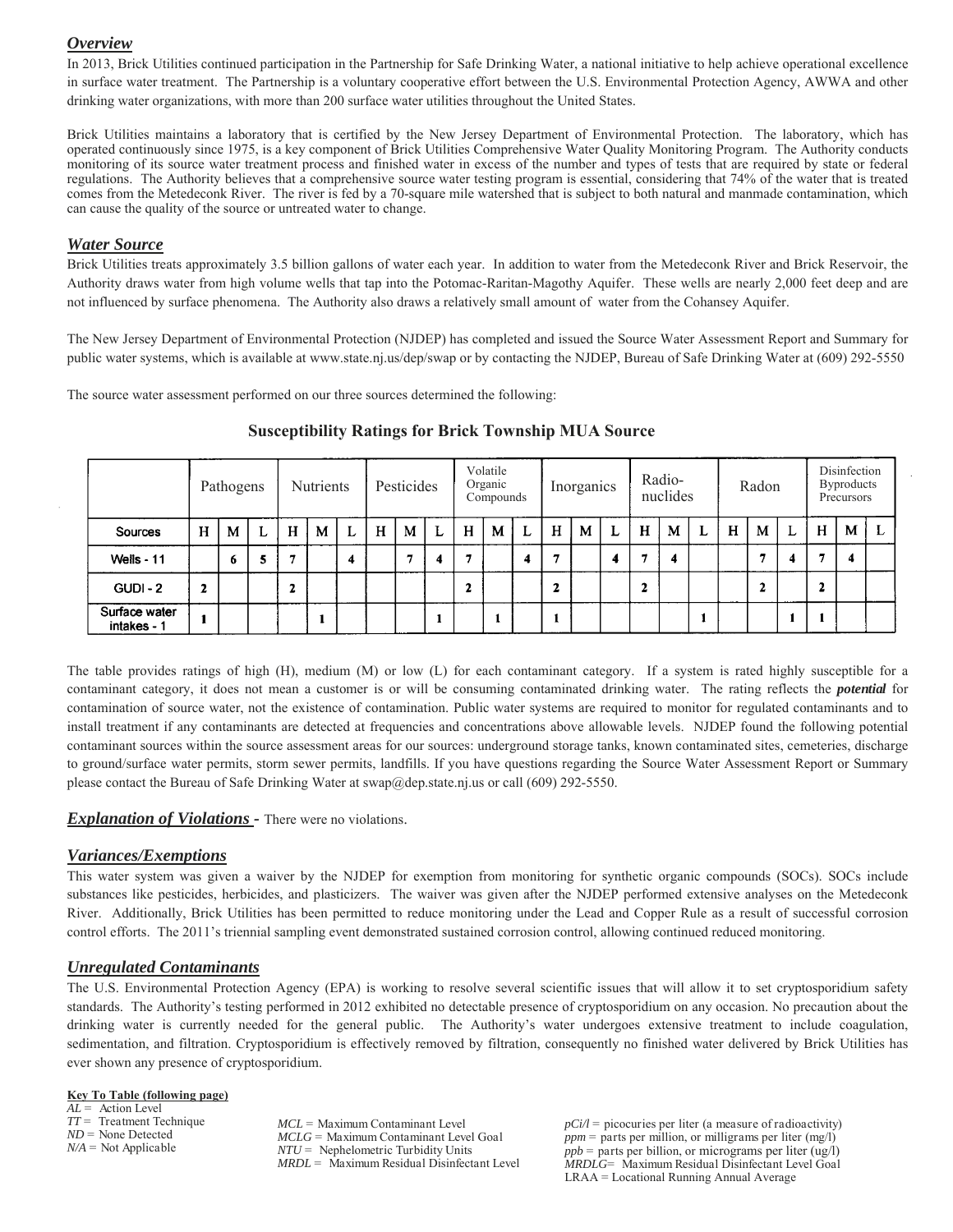**Some people may be more vulnerable to contaminants in drinking water than the general population. Immuno-compromised persons such as persons with cancer undergoing chemotherapy, persons who have undergone transplants, people with HIV/AIDS or other immune system disorders, some elderly, and infants may be particularly at risk from infection. These individuals should seek advice about drinking water from their health care providers. EPA/CDC guidelines on appropriate means to lessen the risk of infection by cryptosporidium are available from the Safe Drinking Water Hotline (800) 426-4791.** 

|                                        | 2013 WATER QUALITY REPORT - BRICK TOWNSHIP MUA - PWSID# NJ1506001 |                                              |                     |                |                                          |                                                                                                                                                                                                         |  |  |  |  |  |  |
|----------------------------------------|-------------------------------------------------------------------|----------------------------------------------|---------------------|----------------|------------------------------------------|---------------------------------------------------------------------------------------------------------------------------------------------------------------------------------------------------------|--|--|--|--|--|--|
| Contaminant                            | Vio-<br>lation<br>Y/N                                             | <b>Brick Twp</b><br><b>MUA</b>               | Unit<br>Measurement | <b>MCLG</b>    | <b>MCL</b>                               | <b>Major sources in Drinking Water</b>                                                                                                                                                                  |  |  |  |  |  |  |
|                                        |                                                                   | MICROBIOLOGICAL CONTAMINANTS                 |                     |                |                                          |                                                                                                                                                                                                         |  |  |  |  |  |  |
| <b>Total Coliform</b>                  | N                                                                 | 1.3%                                         | % Samples           | 0              | 5% of monthly<br>samples are<br>positive | Naturally present in the environment.                                                                                                                                                                   |  |  |  |  |  |  |
| Turbidity (1)                          | N                                                                 | 0.029 Max<br>100% samples <0.3 max           | <b>NTU</b>          | N/A            | 95% samples <<br>0.3 NTU TT              | Soil runoff. Turbidity is a measure of cloudiness in<br>the water. We monitor it because it is a good indica-<br>tor of water quality. High turbidity can hinder the<br>effectiveness of disinfectants. |  |  |  |  |  |  |
|                                        |                                                                   | <b>INORGANIC CONTAMINANTS</b>                |                     |                |                                          |                                                                                                                                                                                                         |  |  |  |  |  |  |
| Barium                                 | N                                                                 | 0.04                                         | ppm                 | $\overline{2}$ | $\overline{2}$                           | Discharge of drilling wastes; discharge from metal<br>refineries; erosion of natural deposits.                                                                                                          |  |  |  |  |  |  |
| Fluoride                               | N                                                                 | 0.06                                         | ppm                 | 4              | $\overline{4}$                           | Erosion of natural deposits; water additive which<br>promotes strong teeth; discharge from fertilizer and<br>aluminum factories.                                                                        |  |  |  |  |  |  |
| Copper (2)                             | N                                                                 | 90th percentile: 0.08<br>$0$ sites $>$ AL    | ppm                 | 1.3            | $AL=1.3$                                 | Corrosion of household plumbing systems; erosion<br>of natural deposits.                                                                                                                                |  |  |  |  |  |  |
| Lead $(2)$                             | N                                                                 | 90th percentile: 7.6<br>$3$ sites $>$ AL     | ppb                 | 0              | $AL=15$                                  | Corrosion of household plumbing systems; erosion<br>of natural deposits.                                                                                                                                |  |  |  |  |  |  |
| Nitrate (as Nitrogen)                  | N                                                                 | avg: 0.50<br>range: 0.19-0.96                | ppm                 | 10             | 10                                       | Runoff from fertilizer use; leaching from septic<br>tanks, sewage; erosion of natural deposits.                                                                                                         |  |  |  |  |  |  |
| Strontium (3)                          | N                                                                 | 190                                          | ppb                 | N/A            | N/A                                      | Naturally-occurring element; historically, commer-<br>cial use of strontium has been in the faceplate glass<br>of cathode-ray tube televisions to block x-ray emis-<br>sions.                           |  |  |  |  |  |  |
|                                        |                                                                   | DISINFECTANTS AND DISINFECTION BY-PRODUCTS   |                     |                |                                          |                                                                                                                                                                                                         |  |  |  |  |  |  |
| <b>TTHM</b> (total<br>trihalomethanes) | N                                                                 | STAGE2 highest LRAA 49.0<br>range: 25.7-55.6 | ppb                 | N/A            | 80                                       | By-product of drinking water disinfection.                                                                                                                                                              |  |  |  |  |  |  |
| HAA5 (Haloacetic<br>Acids)             | N                                                                 | STAGE2 highest LRAA 29.4<br>range: 11.4-33.4 | ppb                 | N/A            | 60                                       | By-product of drinking water disinfection.                                                                                                                                                              |  |  |  |  |  |  |
| Chloramine                             | N                                                                 | highest annual avg: 1.69<br>range: 0.91-2.40 | ppm                 | 4<br>(MRDLG)   | 4<br>(MRDL)                              | Water additive used to control microbes.                                                                                                                                                                |  |  |  |  |  |  |
|                                        |                                                                   | RADIOLOGICAL CONTAMINANTS                    |                     |                |                                          |                                                                                                                                                                                                         |  |  |  |  |  |  |
| Alpha Emitters (4)                     | N                                                                 | highest avg: 1.4<br>range: ND-5.6            | pCi/L               | 0              | 15                                       | Erosion of natural deposits.                                                                                                                                                                            |  |  |  |  |  |  |

1. Turbidity is a measure of the cloudiness of water and is a good indicator of the effectiveness of the filtration system.

2. Lead and copper were tested in 2011, in accordance with permit requirements.

3. This testing is part of the third unregulated contaminant monitoring rule (UCMR3). The UCMR3 will provide baseline occurrence data for EPA to make decisions about potential future drinking water regulations.

4. The State allows us to monitor for some contaminants less than once per year because the concentrations of these contaminants do not change frequently. This data, though representative, is more than one year old. Radiological monitoring was conducted by Brick Township MUA in 2008, in accordance with permit requirements.

As you can see by the tables, our system had no violations. We're proud that your drinking water meets or exceeds all Federal and State requirements. We have learned through our monitoring and testing that some constituents have been detected. The EPA has determined that your water IS SAFE at these levels.